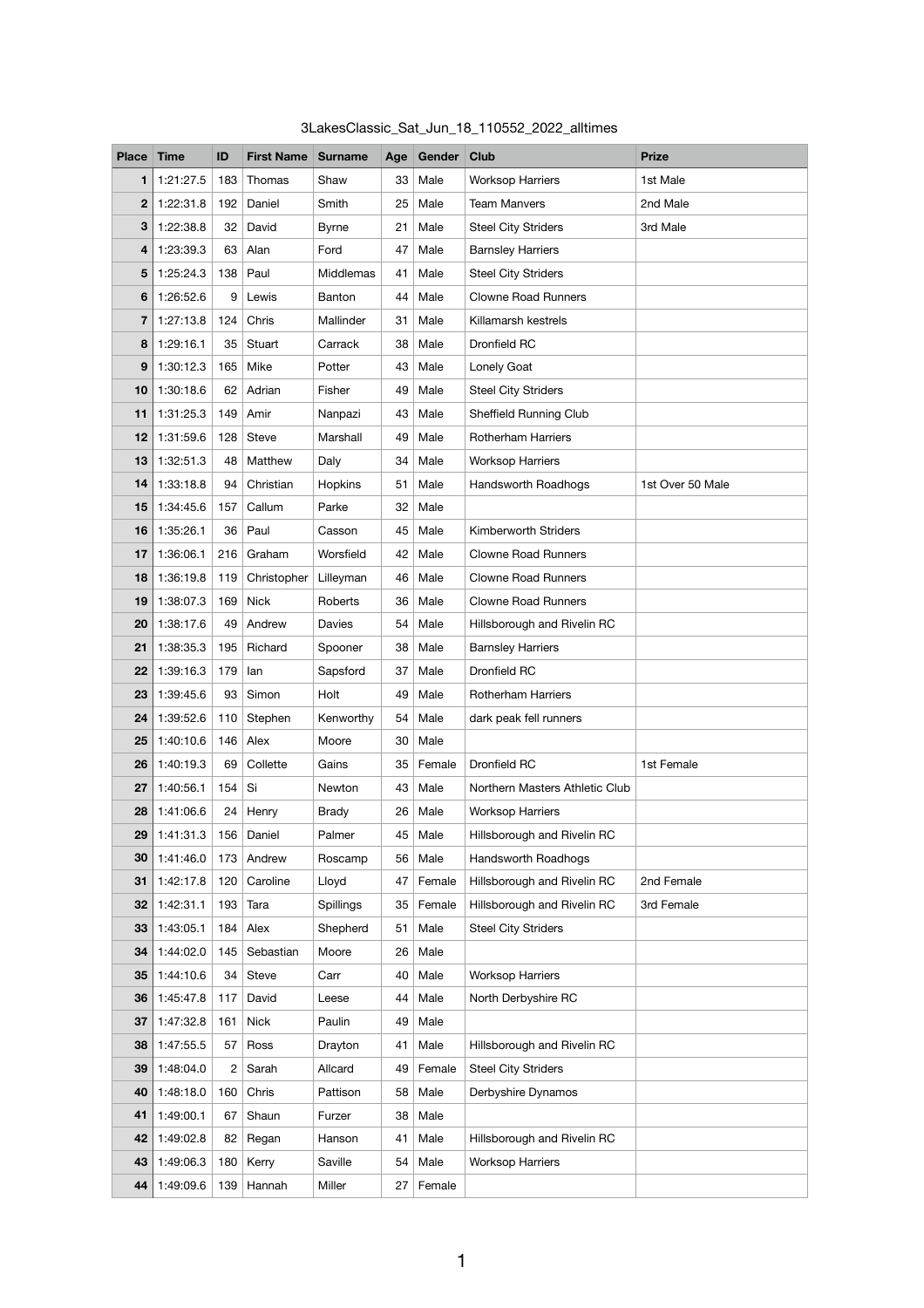| 45 | 1:49:16.1 | 118 | Jonathan     | Legon          | 59 | Male   | <b>Steel City Striders</b>       |                    |
|----|-----------|-----|--------------|----------------|----|--------|----------------------------------|--------------------|
| 46 | 1:49:31.1 | 121 | Andy         | Lock           | 46 | Male   | Dronfield RC                     |                    |
| 47 | 1:49:41.0 | 66  | David        | Frow           | 41 | Male   | <b>Crystal Peaks Runners</b>     |                    |
| 48 | 1:49:45.1 | 108 | lain         | Kellam         | 51 | Male   | Handsworth Roadhogs              |                    |
| 49 | 1:49:48.1 | 85  | Charlotte    | Hardman        | 31 | Female |                                  |                    |
| 50 | 1:49:55.8 | 3   | Fran         | Allen          | 39 | Female | Hillsborough and Rivelin RC      |                    |
| 51 | 1:49:59.1 | 104 | Charlotte    | Jones          | 46 | Female | <b>Worksop Harriers</b>          |                    |
| 52 | 1:50:28.6 | 131 | Adam         | <b>McAuley</b> | 52 | Male   | <b>Steel City Striders</b>       |                    |
| 53 | 1:51:13.6 | 159 | Neal         | Pates          | 55 | Male   | <b>Steel City Striders</b>       |                    |
| 54 | 1:51:26.5 | 144 | <b>Brian</b> | Miranda        | 56 | Male   | Kimberworth Striders             |                    |
| 55 | 1:51:28.8 | 55  | Graham       | Dodd           | 59 | Male   | Kimberworth Striders             |                    |
| 56 | 1:51:45.8 | 14  | Dave         | Beech          | 65 | Male   | <b>Steel City Striders</b>       |                    |
| 57 | 1:51:58.6 | 86  | Daniel       | Harpham        | 38 | Male   | <b>Clowne Road Runners</b>       |                    |
| 58 | 1:52:22.1 | 132 | John         | McCarthy       | 63 | Male   | <b>Rothwell Harriers</b>         |                    |
| 59 | 1:52:38.3 | 170 | Joanne       | Rooney         | 56 | Female | Kimberworth Striders             | 1st Over 50 Female |
| 60 | 1:53:06.0 | 114 | Christopher  | Lawrence       | 53 | Male   | <b>Worksop Harriers</b>          |                    |
| 61 | 1:53:08.5 | 26  | Peter        | <b>Brown</b>   | 62 | Male   | <b>Steel City Striders</b>       |                    |
| 62 | 1:53:13.6 | 46  | Marcus       | Croft          | 47 | Male   | <b>Crystal Peaks Runners</b>     |                    |
| 63 | 1:53:19.6 | 171 | Patrick      | Rooney         | 66 | Male   | Kimberworth Striders             |                    |
| 64 | 1:53:42.8 | 45  | Paula        | Croft          | 50 | Female | <b>Crystal Peaks Runners</b>     |                    |
| 65 | 1:53:46.8 | 101 | Rachel       | Johnson        | 44 | Female | <b>Trail Running Association</b> |                    |
| 66 | 1:53:53.1 | 97  | Stephen      | Hunt           | 49 | Male   | <b>Trail Running Association</b> |                    |
| 67 | 1:53:56.1 | 100 | Daniel       | Jenkins        | 47 | Male   | <b>Eccleshill Road Runners</b>   |                    |
| 68 | 1:54:02.1 | 92  | Rob          | Holehouse      | 37 | Male   | <b>Dronfield RC</b>              |                    |
| 69 | 1:54:08.6 | 152 | Josh         | Newton         | 21 | Male   |                                  |                    |
| 70 | 1:54:11.1 | 210 | Richard      | Watts          | 52 | Male   | <b>Sheffield Running Club</b>    |                    |
| 71 | 1:54:52.1 | 47  | Daniel       | Crow           | 46 | Male   | Sutton in Ashfield Harriers      |                    |
| 72 | 1:54:54.3 | 7   | Edward       | Bacon          | 54 | Male   | Sutton in Ashfield Harriers      |                    |
| 73 | 1:55:11.3 | 83  | Cara         | Hanson         | 39 | Female | <b>Steel City Striders</b>       |                    |
| 74 | 1:55:22.6 | 42  | Nichola      | Craig          | 31 | Female |                                  |                    |
| 75 | 1:55:47.8 | 174 | Nicola       | Ross           | 42 | Female | Dronfield Running Club           |                    |
| 76 | 1:56:07.1 | 213 | Kat          | Wisniewski     | 42 | Female | Bassetlaw triathlon club         |                    |
| 77 | 1:56:21.8 | 163 | Andrew       | Pickard        | 35 | Male   | <b>Sheffield Running Club</b>    |                    |
| 78 | 1:56:37.1 | 28  | David        | <b>Bulmer</b>  | 41 | Male   | <b>Worksop Harriers</b>          |                    |
| 79 | 1:56:55.8 | 189 | Shaun        | Singleton      | 51 | Male   | Sheffield running club           |                    |
| 80 | 1:57:29.1 | 53  | Laura        | Denwood        | 32 | Female | <b>Rotherham Harriers</b>        |                    |
| 81 | 1:57:37.3 | 212 | Lindsey      | White          | 42 | Female |                                  |                    |
| 82 | 1:57:57.3 | 96  | Phil         | Howson         | 54 | Male   | Dronfield RC                     |                    |
| 83 | 1:58:10.3 | 25  | Christopher  | <b>Brown</b>   | 35 | Male   | <b>Steel City Striders</b>       |                    |
| 84 | 1:58:29.1 | 81  | David        | Haimes         | 51 | Male   |                                  |                    |
| 85 | 1:58:44.1 | 90  | John         | Henry          | 48 | Male   |                                  |                    |
| 86 | 1:58:46.3 | 218 | Craig        | Zientek        | 47 | Male   |                                  |                    |
| 87 | 1:58:53.1 | 23  | Simon        | <b>Botham</b>  | 47 | Male   |                                  |                    |
| 88 | 1:59:11.3 | 142 | Sarah        | Millns         | 49 | Female | Kimberworth Striders             |                    |
| 89 | 1:59:34.1 | 168 | Ed           | Rimmer         | 49 | Male   |                                  |                    |
| 90 | 2:00:36.8 | 178 | Sarah        |                | 50 |        | Dronfield RC                     |                    |
|    |           |     |              | Sanderson      |    | Female |                                  |                    |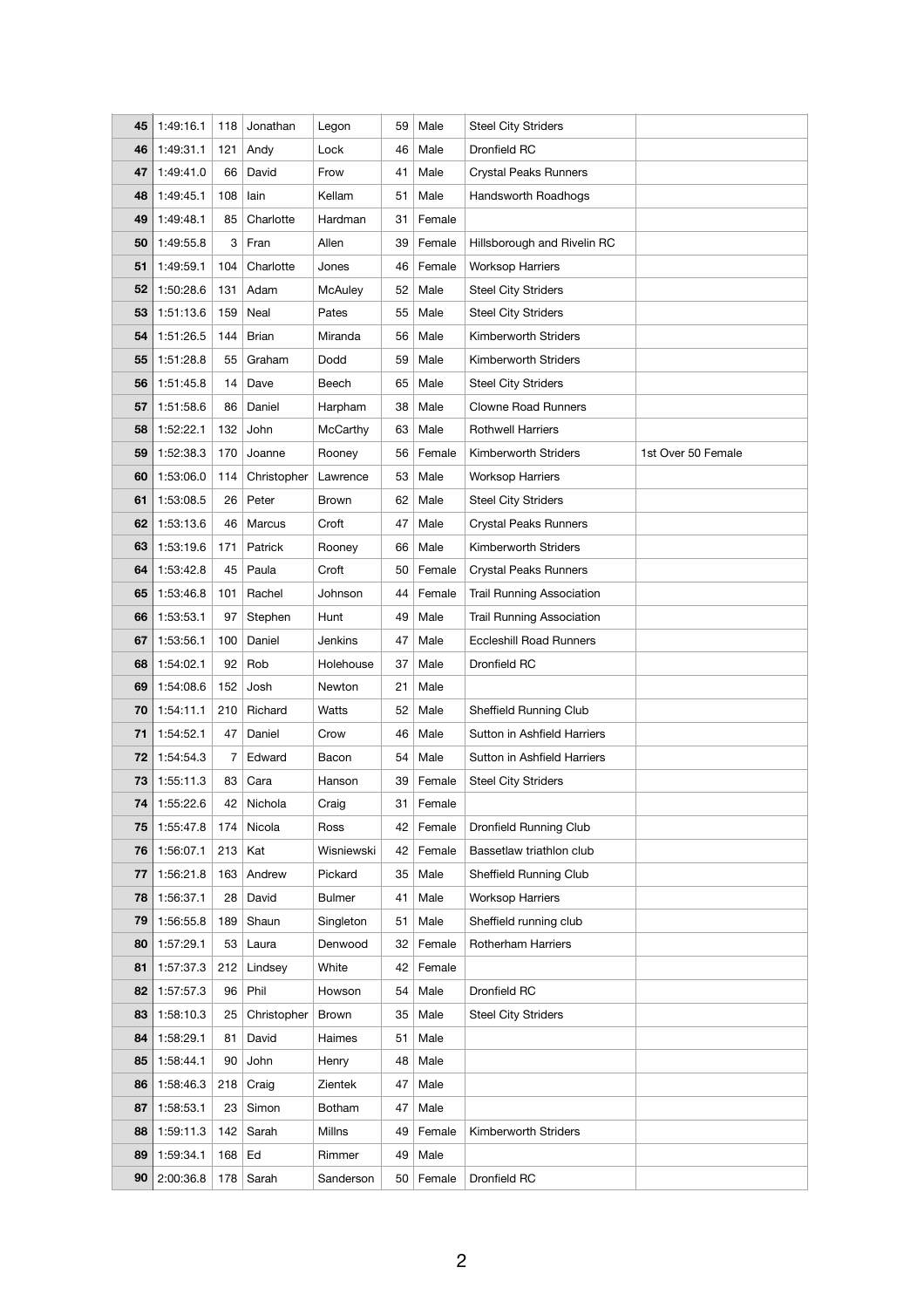| 91  | 2:02:07.6 | 147 | <b>Nick</b> | Mould            | 37 | Male   | <b>Worksop Harriers</b>      |  |
|-----|-----------|-----|-------------|------------------|----|--------|------------------------------|--|
| 92  | 2:02:27.1 | 12  | Nicola      | <b>Bates</b>     | 49 | Female | <b>Handsworth Roadhogs</b>   |  |
| 93  | 2:02:47.8 | 11  | Kimberley   | Bateman          | 32 | Female | Hillsborough and Rivelin RC  |  |
| 94  | 2:03:40.1 | 8   | Tessa       | Bainbridge       | 39 | Female | <b>Steel City Striders</b>   |  |
| 95  | 2:03:50.3 | 143 | Adam        | Miranda          | 34 | Male   | Kimberworth Striders         |  |
| 96  | 2:03:54.3 | 31  | Craig       | <b>Burrows</b>   | 41 | Male   |                              |  |
| 97  | 2:04:26.1 | 50  | Simon       | Davies           | 42 | Male   |                              |  |
| 98  | 2:04:33.8 | 68  | Tammy       | Gaines           | 41 | Female | <b>Ackworth Road Runners</b> |  |
| 99  | 2:04:36.1 | 79  | Philip      | Haigh            | 65 | Male   | Kimberworth Striders         |  |
| 100 | 2:04:45.8 | 20  | Julie       | <b>Birtles</b>   | 59 | Female | Dronfield RC                 |  |
| 101 | 2:04:57.6 | 75  | Paul        | Greenwood        | 53 | Male   |                              |  |
| 102 | 2:05:27.8 | 61  | Jonnie      | Fenton           | 51 | Male   | Valley Hill Runners          |  |
| 103 | 2:06:33.0 | 151 | Kevin       | Randall          | 39 | Male   | Valley Hill Runners          |  |
| 104 | 2:06:47.8 | 205 | Helen       | Wade             | 44 | Female | Kimberworth Striders         |  |
| 105 | 2:07:06.6 | 162 | Michael     | Pearce           | 51 | Male   |                              |  |
| 106 | 2:07:40.1 | 80  | Kevin       | Haighton         | 61 | Male   | <b>Steel City Striders</b>   |  |
| 107 | 2:07:45.3 | 126 | Tanja       | Maric            | 49 | Female | <b>Worksop Harriers</b>      |  |
| 108 | 2:07:55.8 | 129 | Neal        | <b>Matthews</b>  | 53 | Male   | SHEFFIELD RUNNING CLUB       |  |
| 109 | 2:08:30.3 | 134 | Mo          | McDonald         | 56 | Male   |                              |  |
| 110 | 2:08:35.1 | 190 | Flora       | Skidmore         | 63 | Female | Dewsbury Road Runners        |  |
| 111 | 2:08:41.5 | 133 | Stuart      | <b>McCluskie</b> | 46 | Male   | <b>Worksop Harriers</b>      |  |
| 112 | 2:10:26.5 | 70  | Susan       | Gauntlett        | 43 | Female |                              |  |
| 113 | 2:10:41.3 | 98  | Wendy       | Jebson           | 57 | Female | <b>Aston Chasers</b>         |  |
| 114 | 2:10:41.6 | 84  | Paul        | Hanton           | 53 | Male   |                              |  |
| 115 | 2:11:07.3 | 109 | Kate        | Kennedy          | 36 | Female |                              |  |
| 116 | 2:11:07.8 | 38  | Louise      | Cooper           | 37 | Female |                              |  |
| 117 | 2:11:08.1 | 197 | Rebecca     | Steen            | 37 | Female |                              |  |
| 118 | 2:11:08.5 | 211 | Thomas      | Webber           | 39 | Male   |                              |  |
| 119 | 2:11:20.5 | 22  | Christine   | <b>Booth</b>     | 47 | Female | <b>Steel City Striders</b>   |  |
| 120 | 2:12:34.1 | 207 | Michael     | Waring           | 52 | Male   | Handsworth Roadhogs          |  |
| 121 | 2:14:00.3 | 111 | Thomas      | Kidder           | 29 | Male   |                              |  |
| 122 | 2:14:01.5 | 141 | Janna       | Miller           | 39 | Female | Dronfield RC                 |  |
| 123 | 2:14:02.3 | 215 | Richard     | Wood             | 46 | Male   |                              |  |
| 124 | 2:14:29.6 | 185 | Louise      | Siddall          | 51 | Female | Kimberworth Striders         |  |
| 125 | 2:14:30.6 | 217 | Helen       | Worsfield        | 41 | Female | <b>Clowne Road Runners</b>   |  |
| 126 | 2:14:38.8 | 10  | Ashley      | <b>Barwick</b>   | 53 | Male   | Rother valley swallows       |  |
| 127 | 2:14:45.1 | 186 | Rachel      | Silcock          | 51 | Female | <b>Worksop Harriers</b>      |  |
| 128 | 2:15:28.1 | 196 | Madeleine   | Stansfield       | 69 | Female | Dewsbury Road Runners        |  |
| 129 | 2:15:53.8 | 148 | Robert      | Hitchmough       | 35 | Male   |                              |  |
| 130 | 2:15:54.0 | 199 | Mathew      | Taylor           | 38 | Male   |                              |  |
| 131 | 2:15:54.3 | 164 | John        | Pickup           | 39 | Male   | <b>Ribble Valley Runners</b> |  |
| 132 | 2:16:35.6 | 95  | Lindsay     | Houlden-Std      | 43 | Female |                              |  |
| 133 | 2:16:36.0 | 127 | Karen       | Marriott         | 51 | Female |                              |  |
| 134 | 2:17:45.2 | 87  | Laura       | Hartshorne       | 33 | Female |                              |  |
| 135 | 2:17:49.2 | 5   | Nadine      | Allott           | 48 | Female |                              |  |
| 136 | 2:17:52.7 | 166 | Saleem      | Rafiq            | 41 | Male   | <b>Steel City Striders</b>   |  |